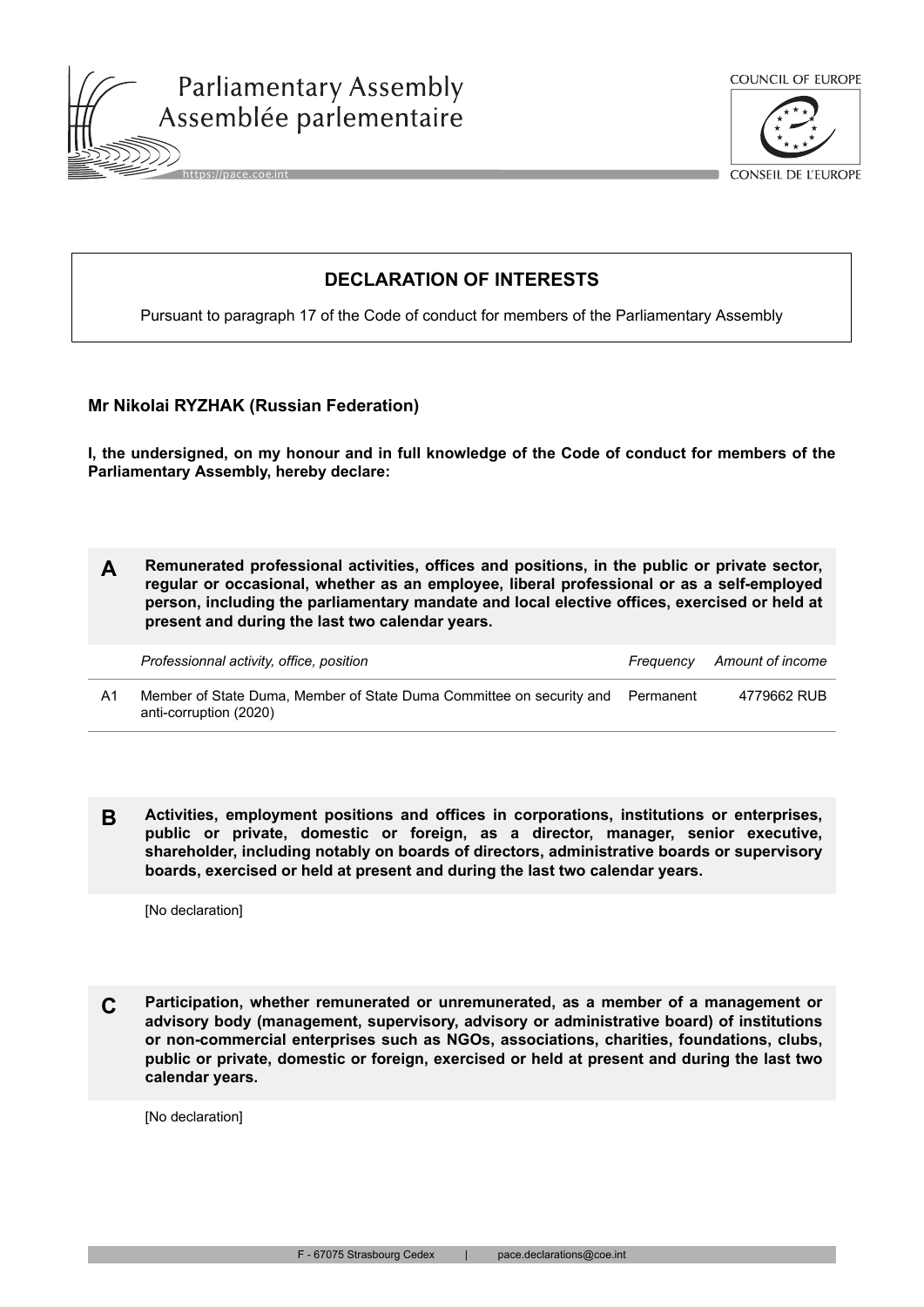**D Occasional activities, mandates, missions and positions, whether remunerated or unremunerated, as consultant, advisor, expert, lobbyist, lecturer, etc. performed at present and during the last two calendar years, including abroad.**

[No declaration]

|                | Membership of friendship groups or interparliamentary relations groups.              |  |
|----------------|--------------------------------------------------------------------------------------|--|
|                | Friendship groups and position held (chair, vice-chair or member)                    |  |
| E <sub>1</sub> | Member of State Duma delegation to the Parliamentary Assembly CSTO                   |  |
| E <sub>2</sub> | Member of State Duma delegation to the Parliamentary Assembly OSCE                   |  |
| E3             | Unified European Left Group at the Council of Europe                                 |  |
| E4             | Member of the Parliamentary group on relations with the Parliament of Czech Republic |  |
| E5             | Member of the Parliamentary group on relations with the Parliament of Germany        |  |
| E6             | Member of the Parliamentary group on relations with the Parliament of Switzerland    |  |
|                |                                                                                      |  |

**F Support, whether financial or in terms of staff or material, donations, including sponsorships and money gifts granted by third parties (additional to that provided by the national parliament and the national political party), accepted during the previous calendar year.**

[No declaration]

**G Gifts, of a value in excess of 200 €, and other benefits and hospitality (such as meals, travel, transportation, accommodation, sporting or cultural events, etc.), offered by a legal or natural person, including when they are bestowed abroad, accepted during the previous calendar year.**

[No declaration]

**H Trips and visits abroad and sponsored travels, where the travel, accommodation or subsistence expenses were covered in full or in part by a third party, whether a legal or natural person (other than your national parliament, your national government, or the Parliamentary Assembly), either by public or private funds, during the previous calendar year.**

[No declaration]